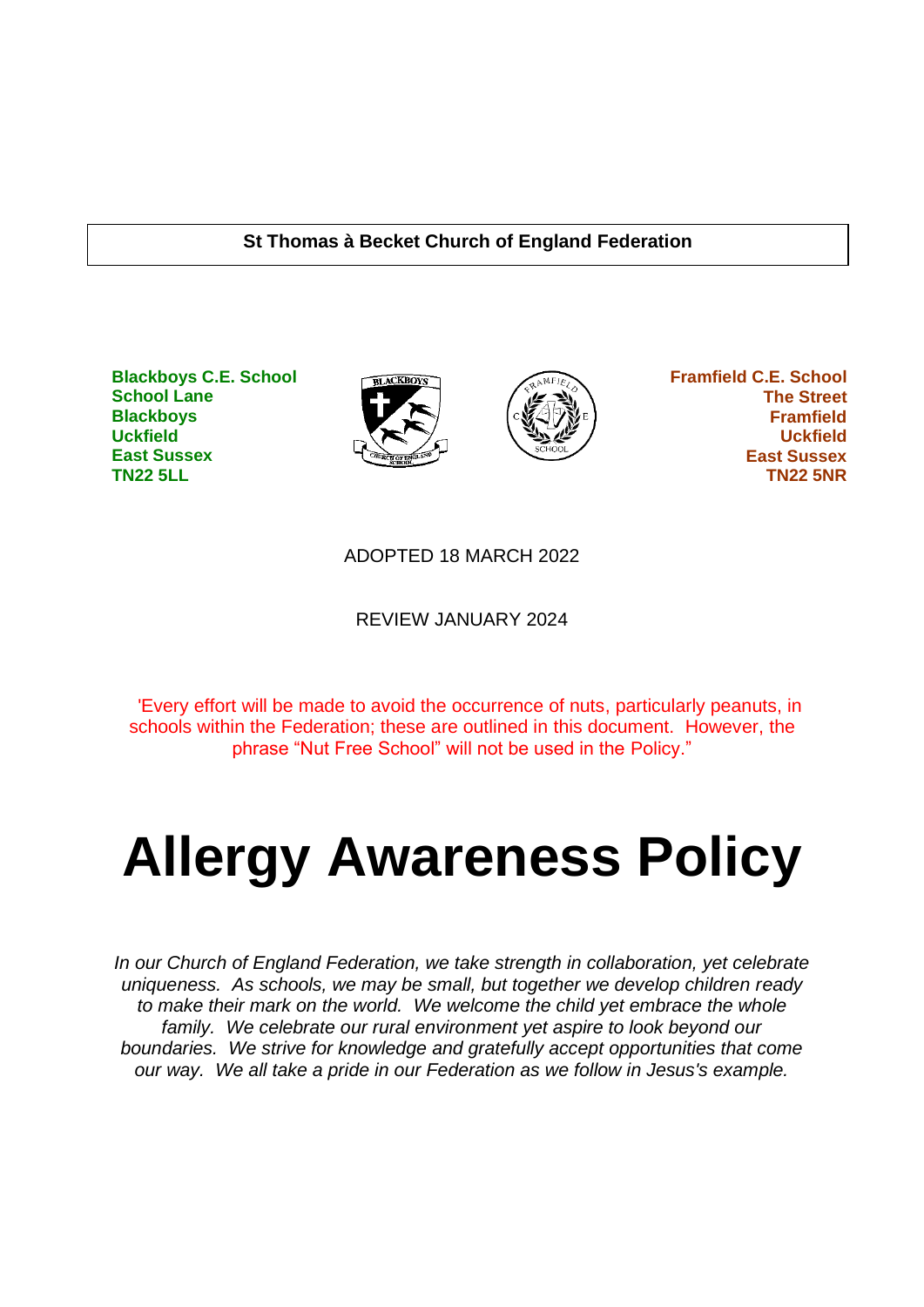| <b>Contents</b>                   | Page           |
|-----------------------------------|----------------|
| Aims                              | 3              |
| Prevalence of Food Allergies      | 3              |
| <b>Symptoms of Food Allergies</b> | $\overline{4}$ |
| <b>Prevention Strategies</b>      | $\overline{4}$ |
| <b>Review</b>                     | 6              |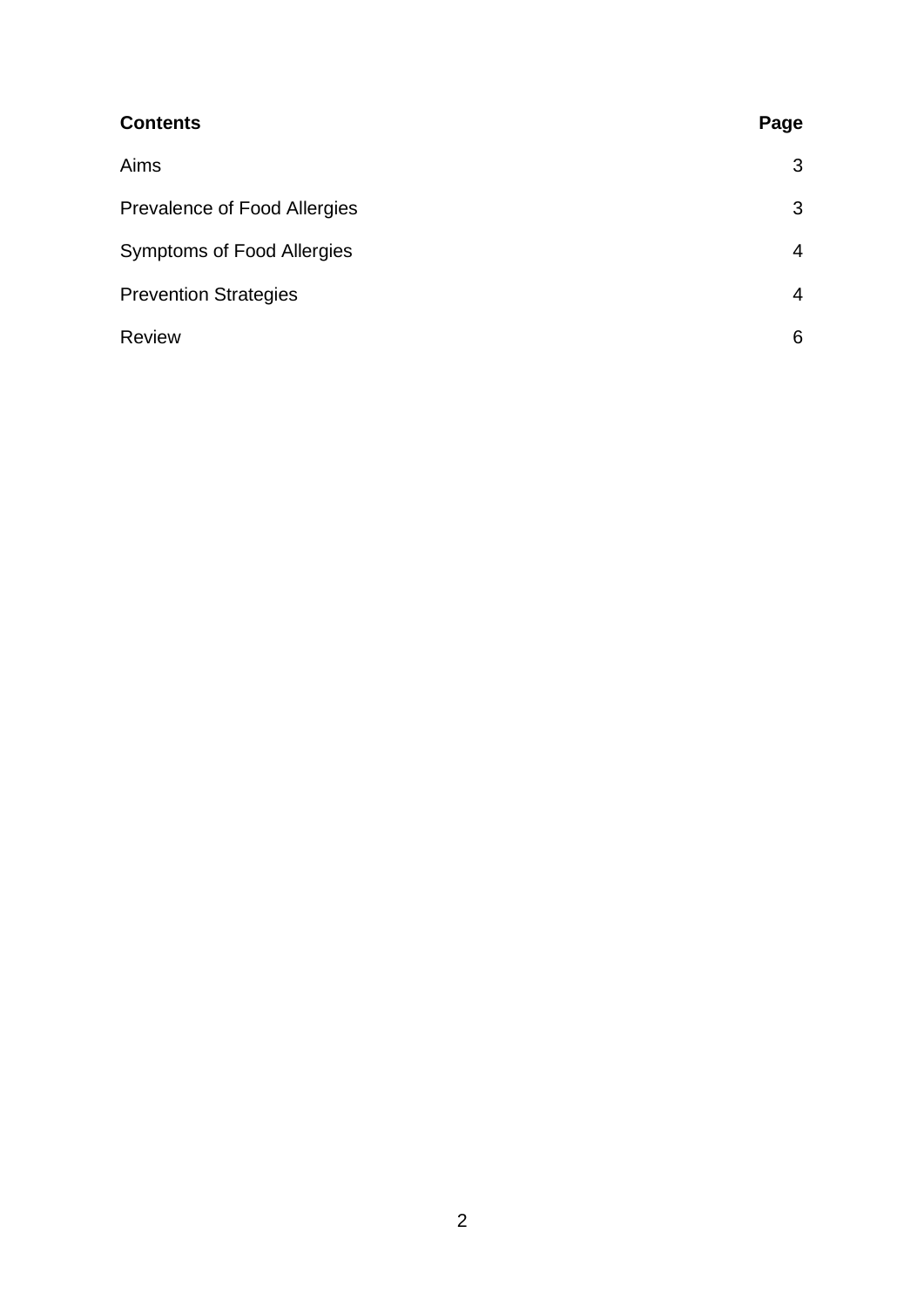# **Aims**

St Thomas à Becket Church of England Federation (which is referred to as the Federation in the rest of this document) recognise that the health and safety of our pupils and staff is paramount. We also recognise that there is a growing case for awareness of the potential for individuals within the Federation to suffer from allergies.

We have a responsibility to keep everyone safe in our Federation community (as Jesus protected his sheep and lambs). As we fulfil our duty of care in this, we are assured that all will flourish. Our Christian ethos, vision and values underpin all we do.

This policy has been introduced as we have pupils within our schools with peanut allergies which can result in anaphylaxis, a severe allergic reaction - the extreme end of the allergic spectrum - and is life threatening. This policy has been written in consultation with representatives from the Senior Leadership Team, Governing Body and parents. The basis of our approach is risk minimisation and education.

This Policy aims to:

- Identify potential threats and risks.
- Identify actions that the school community, staff and parents and carers can reasonably take to prevent the presence of food containing allergens, particularly peanuts, into schools within the Federation.
- Identify safeguards and training amongst members of staff and pupils in order to reduce the risk of an allergenic reaction taking place.
- Provide safely support, within the school environment for pupils and members of staff with severe allergies and anaphylaxis, to include the development and maintenance of a health care plan for these individuals.

For further information with respect to Individual Health Plans please refer to the Federation's Supporting Pupils with Medical Conditions Policy.

## **Prevalence of Food Allergies**

Food allergies affect approximately 1 in 50 pupils. It is possible that at school, pupils will encounter, and may accidentally ingest, one of many products which cause an allergic reaction. Pupils with a food allergy may react to tactile (touch) exposure or inhalation exposure. Not every ingestion exposure will result in anaphylaxis but the potential always exists. It can often be the case that each anaphylactic attack can be a lot worse than the one before. Whilst peanut allergy is the most likely to cause anaphylaxis and death, eight foods (peanuts, tree nuts, milk, egg, soy, wheat, fish and shellfish) account for the vast majority of total food allergies. When the symptoms to the allergic reaction are widespread and systemic, the reaction is termed "anaphylaxis". Anaphylaxis is the most severe and sudden form of allergic reaction and should be treated as a medical emergency.

Peanuts could potentially be brought into a school within the Federation via packed lunches, in food used for education and treats brought in for birthdays. Another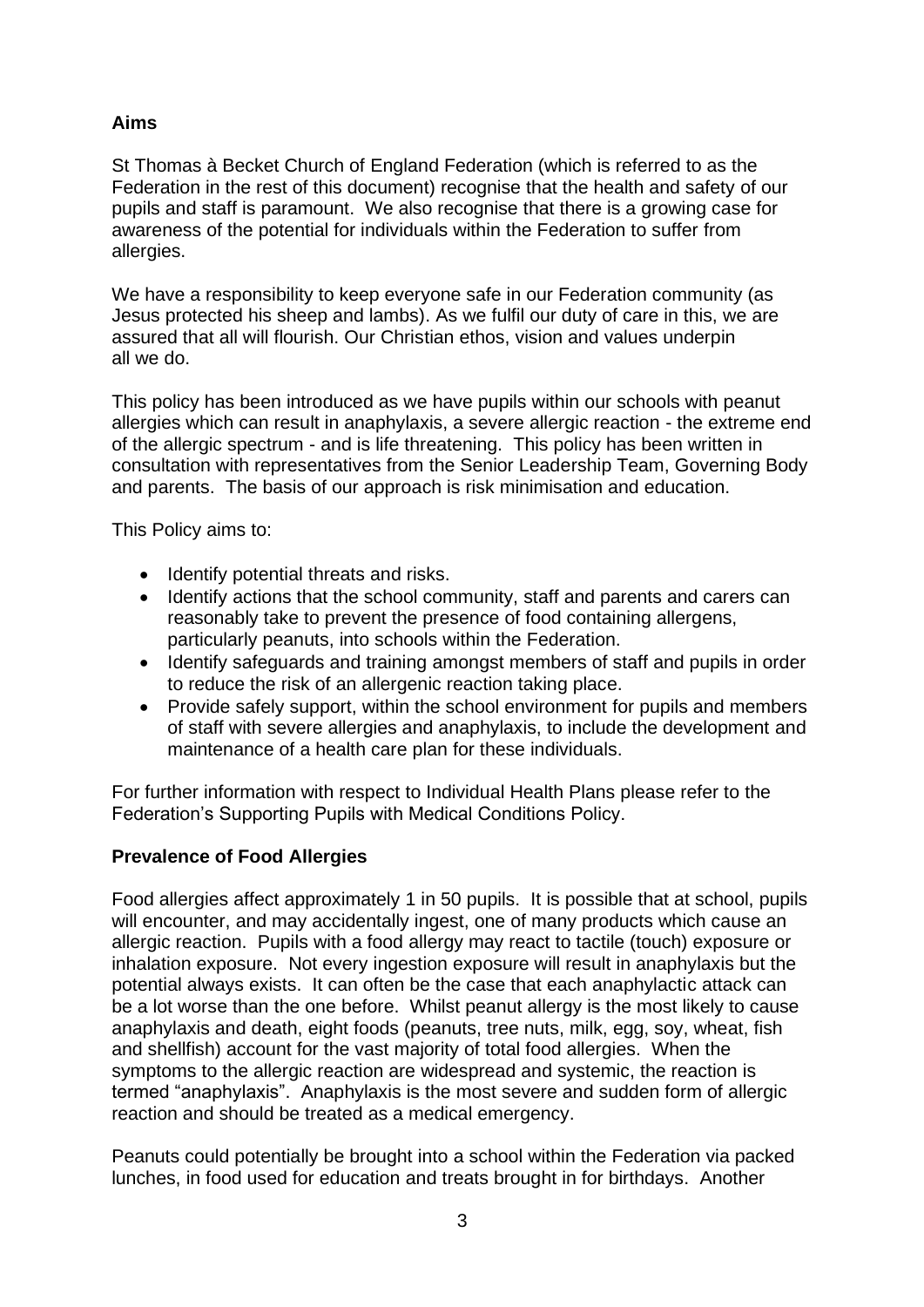potential threat is through contact between persons who have eaten or handled nut related foodstuffs (in or outside school) and allergy sufferers, without appropriate handwashing.

There are also many foodstuffs that do not contain nuts but which are labelled as being produced in factories handling nuts, or that cannot be guaranteed nut free. It cannot be reasonably expected that all these items be kept out of our schools, or for members of staff to be daily checking every packed lunch. The Federation cannot therefore declare its schools to be nut free zones.

# **Symptoms of Food Allergies**

Symptoms and signs of anaphylaxis usually, but not always, occur immediately or within minutes of exposure to the trigger substance (allergen), but can in some cases be delayed for two hours or more. Symptoms and signs may include one or more of the following:

Initially, watery eyes and nose (hay fever like symptoms) which can very quickly progress to other symptoms such as:

- Vomiting
- Difficulty and/or noisy breathing
- Redness around the mouth and/or swelling of the tongue
- Swelling and tightness in the throat
- Difficulty in talking or a hoarse voice
- Shortness of breath, wheezing or persistent cough
- Dizzy/lightheaded
- Loss of consciousness and/or collapse
- Pale and floppy
- A feeling of impending doom.

#### **Prevention Strategies**

#### **Federation Community**

The "school-dinner" caterers will comply with this policy and no peanuts, peanut paste, peanut butter (including dippers), nuts, "Nutella" spread or nutty muesli bars will be provided by the Federation. Parents and carers will be requested not to send food containing nuts (especially peanuts) into their school within the Federation; this includes all types of nuts, peanut butter, chocolate spreads containing nuts and food containing nuts. Families who supply home-baking for school events will be reminded of this through school newsletters.

New families will be informed of this policy in their Starter Pack when starting at their school within the Federation, with reminders published in newsletters. The Federation will communicate via specific letters (after the summer holiday) and email (after the Christmas and Easter holidays) that we have pupils with peanut allergies and request that no peanuts enter our schools in lunchboxes, as playtime snacks or as birthday treats. We trust members of our Federation community to respect these guidelines and that members of staff will remain vigilant should any errant peanuts,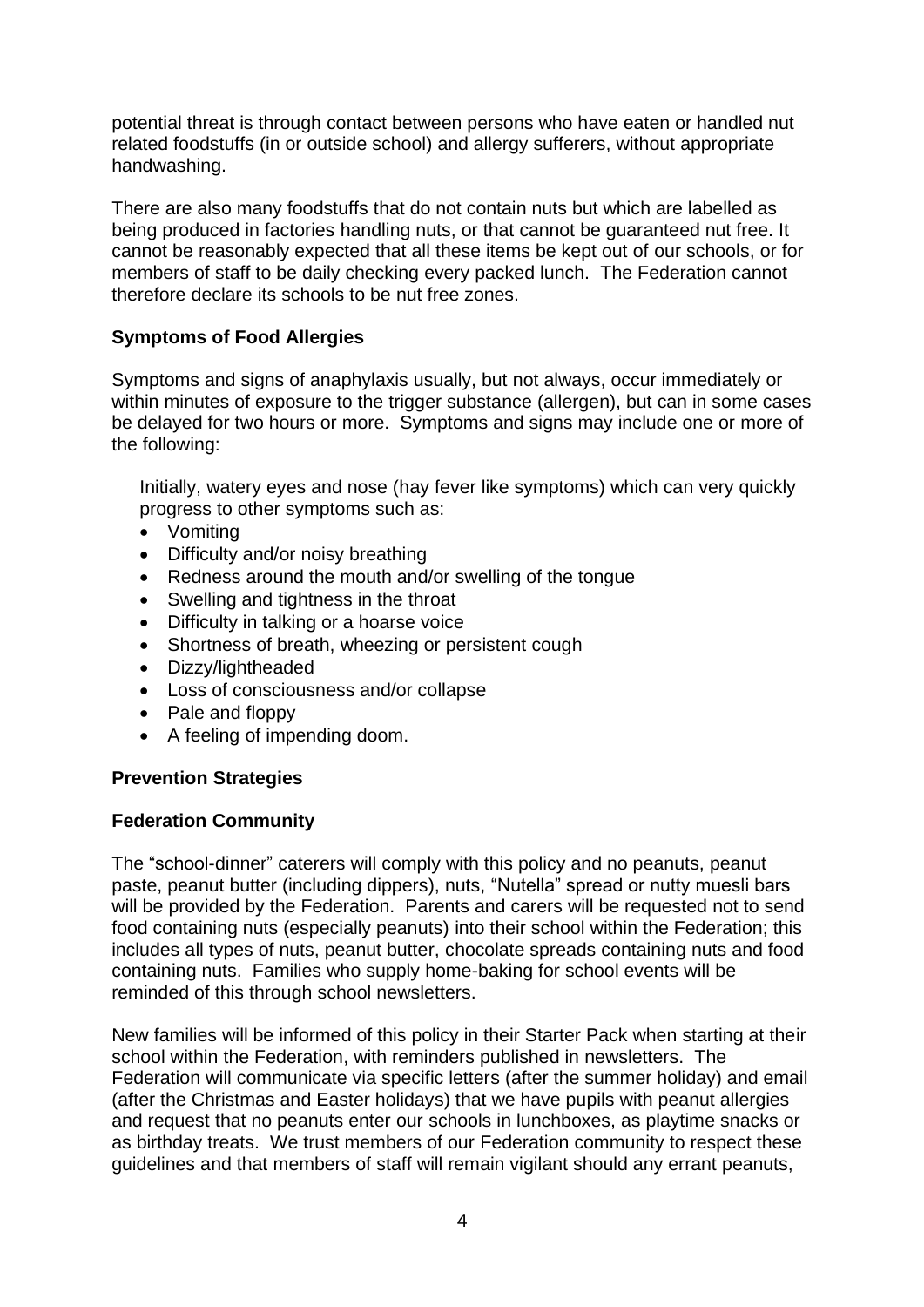or products containing peanuts be discovered. Parents will be reminded again of this stance three times a year in their schools' newsletters.

## **Pupils**

Class Teachers may talk to specific classes with vulnerable pupils in them about allergy safety and the seriousness and potential life-threatening nature of allergies that may take place in the classroom environment. Pupils will continue to be told to wash hands before and after eating food. Pupils will also be encouraged not to share food. If any potentially harmful food is brought into school by mistake, pupils are encouraged to inform their Class Teacher so that risks may be minimised. Children with food allergies will collect a food allergies lanyard from the classroom to wear into the dinner hall so that they can be easily identified by Chartwell's staff and given the correct meal.

## **Members of Staff**

Members of staff undergo regular anaphylaxis first aid training including the identification of signs and symptoms of an allergic reaction and use of appropriate medication to cater for these situations e.g.; EpiPens. EpiPens will be stored at Blackboys CEP School in two locations; in a small medical bag, which hangs on the Class Teacher's chair, and in the school's clearly labelled unlocked medical cabinet in the First Aid Room and at Framfield CEP School in the clearly labelled unlocked medical cabinet on the wall of the school office. It is the responsibility of the Teacher/Teaching Assistant in charge to ensure that EpiPens and anaphylaxis plan kits are taken on school trips and sporting events. They will be responsible for this equipment during the trip/event and pupils with allergies will be part of their group of children. Any documentation sent to parents regarding such events will contain reminders with respect to contents of pack lunches etc.

Individual anaphylaxis health care plans for pupils with a food allergy will be kept in every classes' first aid box in a clearly identifiable folder. Photographs will be displayed in the staff rooms and members of staff are expected to familiarise themselves with these. A mobile or other communication device will be available on each trip for emergency calls.

New members of staff will be notified of this policy on joining the Federation and existing members of staff will be regularly reminded of its contents specifically to avoid bringing peanut butter, nuts etc. into their school. In addition to members of staff, volunteers within the Federation will be made aware of this policy.

The Federation will make parents aware of typical school occasions (as pupils get older there are more occasions when food maybe provided without prior notice) and events where chances to exposure to allergy foods are increased. These include, but are not limited to birthdays/farewells, sporting events, discos, fundraisers and other events where food supervision is more difficult. The Federation will ask parents/carers who kindly donate food gifts for events such as the Christmas Fair to not donate foods which may contain nuts.